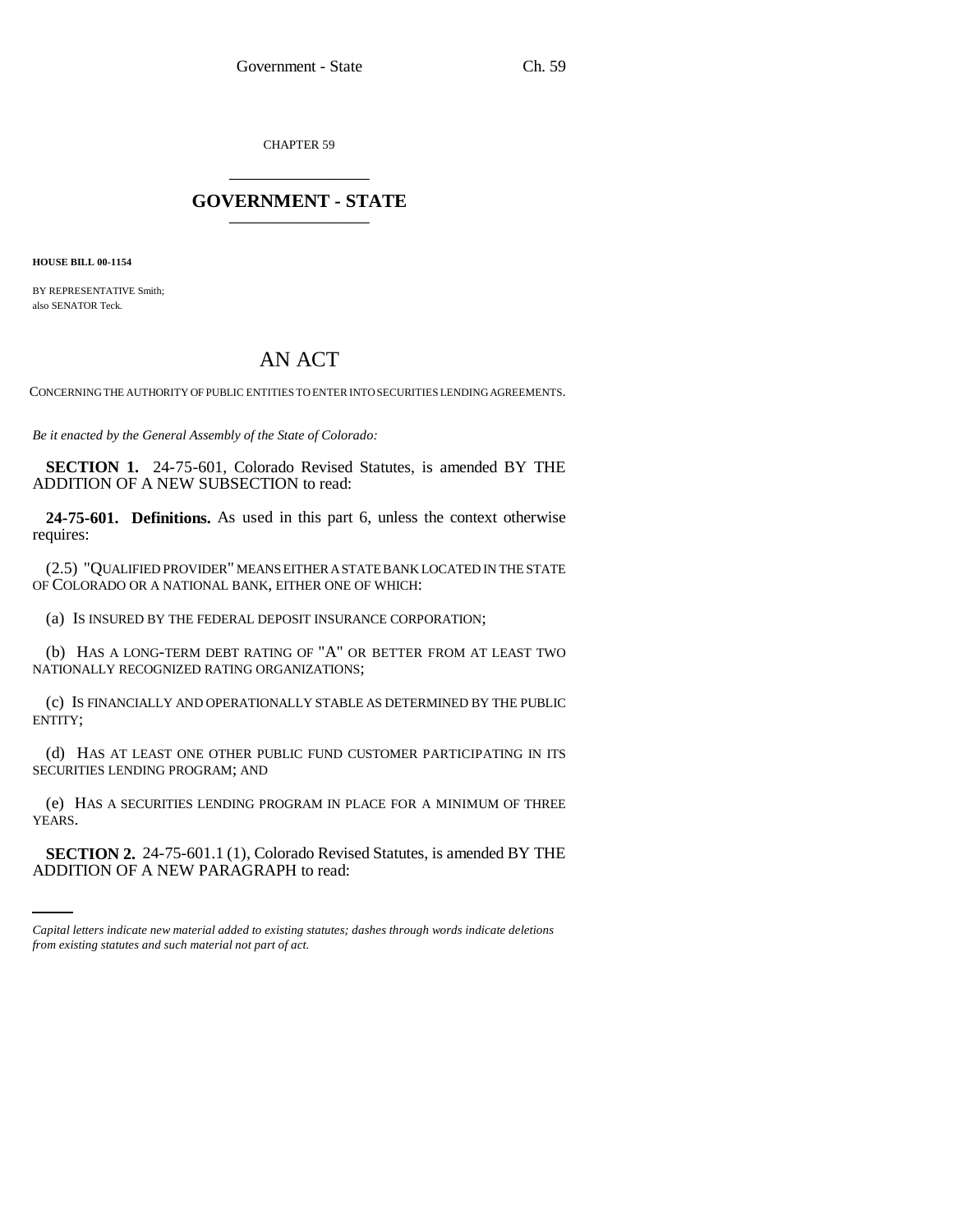**24-75-601.1. Legal investments of public funds.** (1) It is lawful to invest public funds in any of the following securities if the period from the date of purchase of such security to its maturity date is five years or less or if the governing body of the public entity authorizes investment for such period in excess of five years:

(n) A SECURITIES LENDING AGREEMENT USING ANY SECURITIES AUTHORIZED IN PARAGRAPH (a) OR (b) OF THIS SUBSECTION (1) IF ALL OF THE FOLLOWING CONDITIONS ARE MET:

(I) THE SECURITIES LENDING AGREEMENT IS ENTERED INTO WITH A QUALIFIED PROVIDER;

(II) THE SECURITIES LENDING AGREEMENT REQUIRES THE QUALIFIED PROVIDER TO PROVIDE AND MAINTAIN COLLATERAL WITH A MUTUALLY AGREED-UPON CUSTODIAN. SUCH COLLATERAL SHALL BE IN THE FORM OF EITHER CASH, WHICH THE QUALIFIED PROVIDER MAY INVEST IN A PERMITTED INVESTMENT STATED IN THE SECURITIES LENDING AGREEMENT, OR SECURITIES THAT ARE AUTHORIZED INVESTMENTS FOR THE PUBLIC ENTITY. SUCH COLLATERAL SHALL HAVE A VALUE THAT IS EQUAL TO OR GREATER THAN ONE HUNDRED TWO PERCENT OF THE VALUE OF THE SECURITIES LENT BY THE PUBLIC ENTITY PLUS ANY ACCRUED INTEREST. IF THE COLLATERAL IS IN THE FORM OF CORPORATE SECURITIES, THE COLLATERAL SHALL HAVE A VALUE THAT IS EQUAL TO OR GREATER THAN ONE HUNDRED FIVE PERCENT OF THE VALUE OF THE SECURITIES.

(III) EITHER THE CUSTODIAN OR THE QUALIFIED PROVIDER IF VERIFIED BY THE CUSTODIAN MARKS TO MARKET DAILY THE VALUE OF THE COLLATERAL WITH ALL DIFFERENCES IN VALUATION RESOLVED ON A DAILY BASIS; EXCEPT THAT, IF ALL OF THE COLLATERAL IS CASH, THE DIFFERENCE IN VALUATION NEED ONLY BE RESOLVED AT SUCH TIME AS THE VALUE OF THE COLLATERAL IS LESS THAN ONE HUNDRED PERCENT OF THE VALUE OF THE SECURITIES;

(IV) WITH RESPECT TO PERMITTED INVESTMENTS PURCHASED WITH CASH RECEIVED AS COLLATERAL TO A SECURITIES LENDING AGREEMENT:

(A) A MINIMUM OF TWENTY PERCENT OF SUCH PERMITTED INVESTMENTS MATURES OR IS REDEEMABLE ON ANY BUSINESS DAY;

(B) A PERMITTED INVESTMENT IN THE FORM OF AN INSTRUMENT THAT IS ISSUED OR GUARANTEED BY THE UNITED STATES GOVERNMENT OR ANY AGENCY THEREOF AND THAT HAS A VARIABLE RATE OF INTEREST SET OFF OF A MONEY MARKET INDEX, READJUSTED NO LESS FREQUENTLY THAN EVERY NINETY-FIVE DAYS, IS TREATED, FOR PURPOSES OF THIS PARAGRAPH (n), AS HAVING A MATURITY EQUAL TO THE PERIOD REMAINING UNTIL THE NEXT READJUSTMENT OF THE INTEREST RATE;

(C) A PERMITTED INVESTMENT IN THE FORM OF AN INSTRUMENT THAT IS ISSUED BY A CORPORATION THAT HAS A VARIABLE RATE OF INTEREST SET OFF OF A MONEY MARKET INDEX, READJUSTED NO LESS FREQUENTLY THAN EVERY NINETY-FIVE DAYS, IS A FINAL MATURITY NOT TO EXCEED FOUR HUNDRED THIRTY DAYS OR AN UNCONDITIONAL PUT BACK TO THE ISSUER NOT TO EXCEED NINETY-FIVE DAYS;